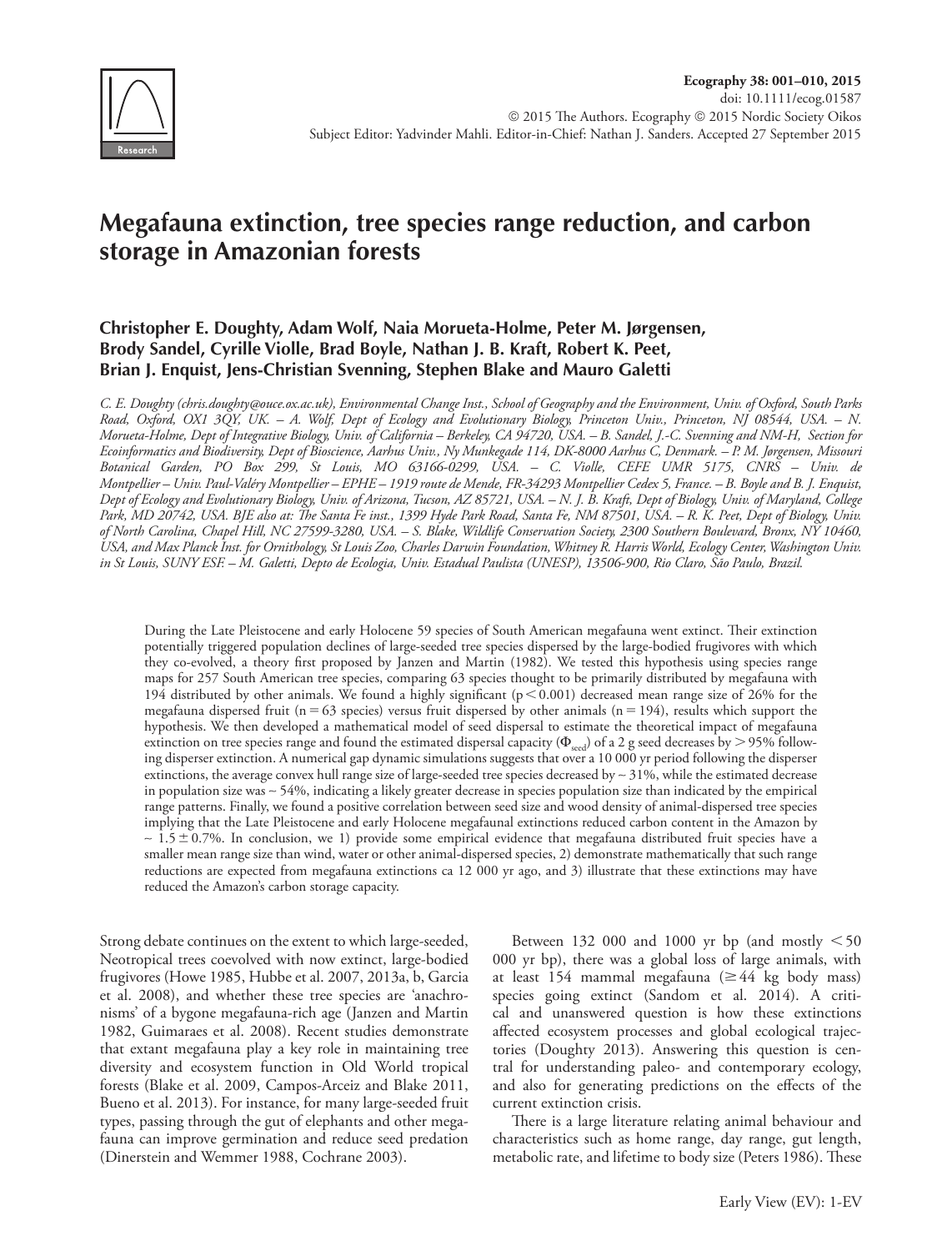scaling relationships allow predictions to be made for how now extinct megafauna could have affected ecosystems. For instance, mass-scaling relationships would predict that when the average size of South American megafauna species was reduced from 843 to 81 kg during the late Quaternary, the average distance between food consumption locations and excretion locations decreased by 7.0 km from 9.1 to 2.1 km, and lateral nutrient transfer diffusivity in the Amazon basin decreased by  $> 98\%$ , from 4.4 (2.4–6.5) to 0.03 km<sup>2</sup>  $yr^{-1}$  (Doughty et al. 2013). More generally, Late Pleistocene and early Holocene megafauna extinctions produced large impacts on nutrient distributions worldwide with the movement of nutrients reduced by 97% in South America, 95% in North America, and by 70% in Eurasia. Here, we modify this model to estimate the effects of megafauna extinction on seed dispersal (Doughty et al. 2013).

Seed dispersal distance is a key phase in plant life cycle because seedlings of many species have higher mortality under the parent plant than when dispersed away from parents due to species-specific predators and pathogens (the Janzen–Connell effect (Janzen 1970, Connell 1971)). This effect has been verified by numerous studies (Schupp 1992, Burkey 1994, Hansen et al. 2008, Terborgh 2013), and large-bodied frugivores may be especially important for reducing this effect because of their large dispersal distances (Blake et al. 2009). For instance, studies from Sri Lanka and Myanmar on seed dispersal distances by elephants have shown a mean dispersal distance of 1–2 km and maximum distances of 6 km (Campos-Arceiz et al. 2008), while a study from Congo showed that 88% of seeds moved more than 1 km and 14% moved more than 10 km, with a maximum dispersal of 57 km (Blake et al. 2009). Elephants currently play a disproportionately important role in seed dispersal compared to small animals by moving more seeds from more species over greater distances than any other taxon of frugivore (Blake et al. 2009), often also increasing seed germination rates (Campos-Arceiz and Blake 2011). Furthermore, Blake et al. (2009) show that species with seeds dispersed only by elephants require this mode of dispersal to overcome the Janzen–Connell effect and that in the presence of elephants, these species are randomly distributed compared to more aggregated distributions when only dispersed by other mechanisms (Blake et al. 2009).

Moreover, it has been suggested that there is a positive relationship between seed size and wood density (Brodie and Gibbs 2009) meaning that preferential dispersal of large-seeded species by elephants and other megafauna may increase forest carbon content. Recent studies have shown African tropical forests (with megafauna) have a mean aboveground biomass of 396 Mg biomass  $ha^{-1}$  compared to 289 Mg biomass ha<sup>-1</sup> in the Amazon (without megafauna), with more large trees in Africa (Lewis et al. 2013). Some of this difference could potentially be due to the presence of megafauna in Africa (Poulsen et al. 2013).

Given the apparent fitness advantages for dispersal in the tropics, and the abilities of megaherbivores to disperse certain fruits widely, scientists have begun to argue for the existence of a substantial role for long-extinct megaherbivores in shaping the present South American flora (Janzen and Martin 1982, Guimaraes et al. 2008). Recently, Guimaraes et al. (2008) found at least 103 South American tree species with fruit characteristics that suggest dispersal by megafauna (Guimaraes

et al. 2008). This paper categorized the megafauna fruits as either type I, which are fleshy fruits 4–10 cm in diameter with up to 5 large seeds (each  $\sim$  2.0 cm diameter), or type II, which are fleshy fruits  $> 10$  cm diameter with numerous  $(>100)$  small seeds. These fruits are drupes (40%), berries (30%), or leguminous (19%), with restricted colouring (predominately brown, green or yellow), heavy (50–1000 g total per fruit mass), and with high seed load per fruit relative to species not dispersed by megafauna. The largest extant terrestrial mammals in South America, tapirs, may not compensate for the loss of megafaunal seed dispersal. Indeed, studies have shown that Asian tapirs *Tapirus indicus* disperse fewer large seeds than Asian elephants, and that most seeds do not survive gut passage (Campos-Arceiz et al. 2012, O'Farrill et al. 2013), although, in contrast, New World tapirs may be good seed dispersers (Fragoso 1997, Fragoso and Huffman 2000). Jansen et al. (2012) suggested that on Barro Colorado Island in Panama, relatively small-bodied agoutis (*Dasyprocta*) can spread 35% of dispersed seeds  $> 100$  m, and may therefore substitute for extinct megafauna, though this result may have been due to the unusually high population density of agoutis on the island (Wright et al. 1994).

A review of the seed size literature showed that largerseeded species have a survival advantage over small-seeded species during seedling establishment, as well as longer lifespans, which together compensate for the lower quantity of seeds produced per mature adult (Moles and Westoby 2004). Other authors have focused on survivorship of largeseeded plants to stresses such as shade or drought while plants are in their juvenile stages (Poorter and Rose 2005, Muller-Landau 2010). These arguments, in addition to the classic seed number/seed size tradeoff, highlight the apparent advantage that large-seeded plants must possess during some life-history stages in order to persist evolutionarily, because they are otherwise at such a clear disadvantage in dispersal without large frugivores (Galetti et al. 2013).

There is still great debate about the anachronisms theory proposed by Janzen and Martin (1982). One of the issues is that the candidate megafauna fruits (Guimaraes et al. 2008) are composed of species/genera that may have evolved prior to the arrival of proboscideans (gomphotheres) in South America following the Great American Interchange 3 million yr ago (or as early as 9 mya). Therefore, if the species evolved prior to the arrival of the gomphotheres, then the gomphotheres could not have coevolved with the fruit unless 1) such tree species have had time to evolve characteristics for attracting megafauna post-gomphothere arrival or 2) other potential megafaunal dispersers in South America, such as *Macrauchenia* or giant sloths, coevolved with the fruit species before the gomphotheres arrived. Both of these are difficult to answer with certainty. However, isotopic evidence indicates that in the Amazon region the gomphothere *Stegomastodon* and the rhino-sized ungulate *Toxodon* both consumed C3 plants such as fruit, with the *Toxodon* representing a largeherbivore group that evolved in South America prior to the Great American Interchange (Franca et al. 2015).

Here, we use an unprecedented data set of New World plant distributions and plant traits to test if the Late Pleistocene and early Holocene megafaunal extinctions caused a reduction in the ranges of large-seeded tree species in the tropical Americas. The Botanical Information and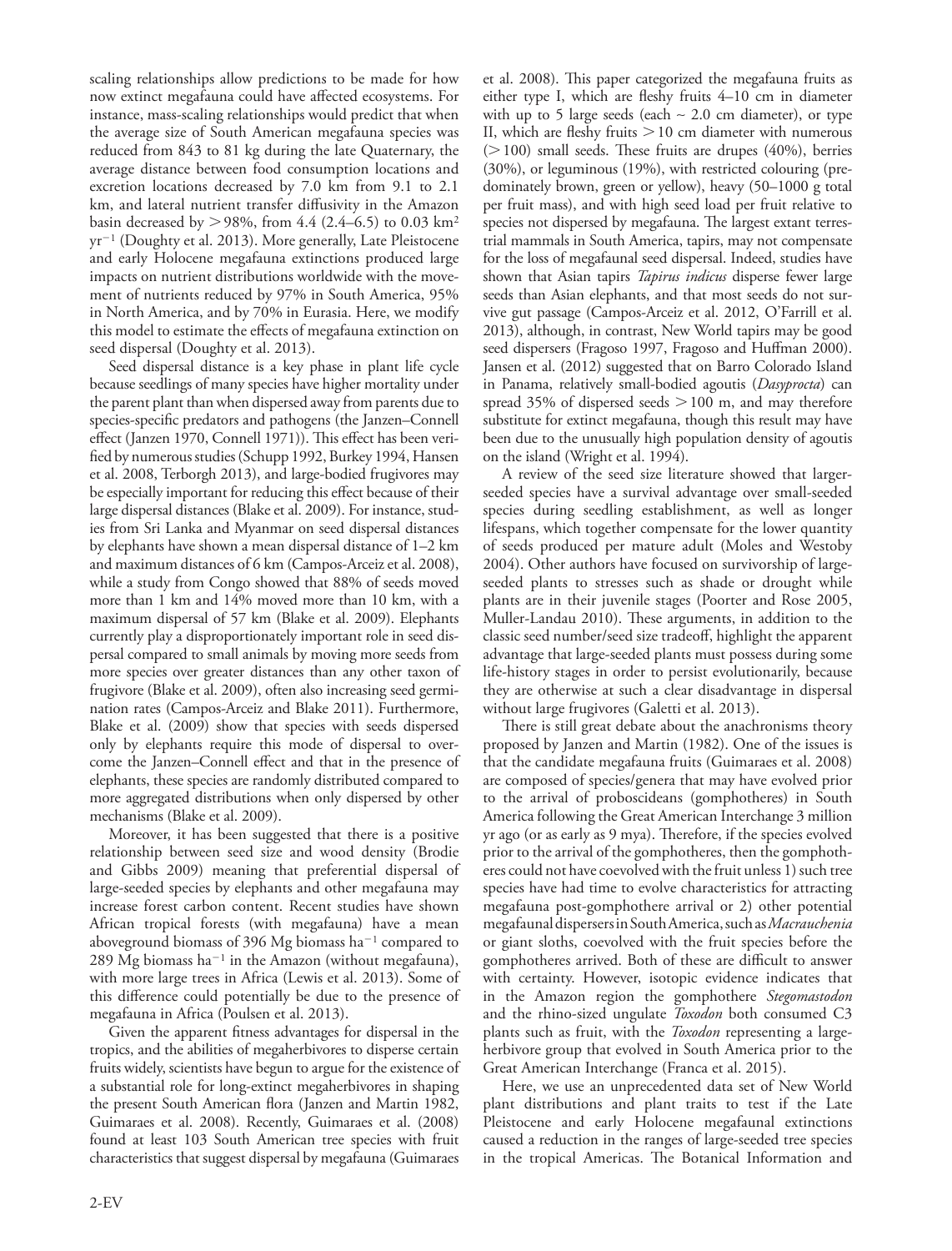Ecology Network (BIEN), a working group of botanists, ecologists, and computer scientists, has assembled a standardized database of georeferenced occurrences, abundances and traits (such as seed size and wood density) of New World vascular plant species. Using the BIEN database, we document the relationship between seed size and range size in Amazonian trees, and examine the impact of range size reductions on basin-wide patterns of wood density and forest carbon content. We then support these results by theoretically showing how we would expect the megafauna extinctions to affect species distributions using scaling theory to estimate seed dispersal distances. In particular, we ask the following specific questions: 1) are large-seeded trees less widely distributed than small-seeded trees in the Amazon basin? 2) How much would we expect animal-dispersed, large-seeded species range to decrease based on scaling theory predictions of seed dispersal? 3) Is there a positive relationship between seed size and wood density in the Amazon basin, and could the extinctions have theoretically affected forest carbon content by reducing average wood density?

## **Methods**

#### **Tree species data**

To understand the relationship between seed size and species range we used the BIEN database (ver. 2) for Amazonian forests, which combines botanical species trait data and geographic range maps for New World plant species (Botanical Information and Ecology Network; <http:// bien.nceas.ucsb.edu>) (Enquist et al. 2009, Lamanna et al. 2014). This database combines observations from herbarium specimens and vegetation plots, and includes ∼ 596 678 unique, georeferenced, New World plant occurrence records spanning 95 259 distinct species. We estimated range size for species with at least five data points (varied in a sensitivity study, Supplementary material Appendix 1, Table A1 and A2) by calculating the area of the smallest convex polygon ('convex hull') that incorporates all occurrences for a species (in a sensitivity study we also used the species distribution model Maxent (Phillips and Dudík 2008) to estimate range size). Species lists were chosen by first finding species that are known to be dispersed by large animals as documented in the Kew database (<http://data.kew.org/sid/dispersal.html>). In this way, we identified a list of 194 woody tree species with other animal-dispersed neotropical seeds, which was carefully verified for accuracy (species listed in Supplementary material Appendix 1). We compared this to species with attributes of megafauna-distributed fruits identified by Guimaraes et al. 2008 ( $n=63$  that fit our above criteria) listed in the supplementary material (Guimaraes et al. 2008). Because the identification of such fruit is still relatively controversial, we also produced a second smaller, much more conservative species list ( $n=6$ , Supplementary material Appendix 1, Table A4). Finally, we identified 89 species that were either wind or water dispersed. We then examined the relationship between range size and seed mass, and the relationship between seed mass (g) and wood density (g cm<sup>-3</sup>) (n = 120 species with data for both), utilizing species trait data from BIEN.

We can make inferences about average movement of seeds by the now extinct South American megafauna based on mass-scaling relationships. For this purpose we need to formulate an equation where the main input is animal mass because we know little about the now extinct megafauna beyond what we can determine from their skeletal remains. To calculate the movement of seeds based on animal size and seed size, we calculate the lateral movement of seeds  $(\Phi_{\text{seed}})$ , which is proportional to the local concentration of seeds with units of (distance<sup>2</sup>/time).  $\Phi_{\text{seed}}$  is composed of two parts, the first explaining the movement of the animal (diffusivity, D), and the second part (Q) explaining the quantity of seeds moved by animals. This framework is based on Doughty et al. (2013) and Wolf et al. (2013).

### *Estimate of D*

We estimate D based on the random walk with the form:

$$
D = \frac{(\Delta x)^2}{2\Delta t} \tag{1}
$$

where ∆x is a change in distance and ∆t is a time step of duration t. In general, diffusivity can be derived from a random walk (Skellam 1951, Okubo and Levin 2001, Ovaskainen and Crone 2009). The 'random walk' has been derived previously (Berg 1993). A Levy walk, which is a probability distribution with a heavy tail, is another possible way to model this process (Nathan and Muller-Landau 2000, Levin et al. 2003) for other potential animal seed distribution functions. However, because of our uncertainty on the behaviour of the megafauna, we use the simplest distribution, the random walk.

In our study, ∆x is the daily displacement or day range of a single animal (DD; km) and ∆t is a day. The length scale for diffusivity of ingestion and excretion is the day range multiplied by the average gut passage time (PT; fractions of a day). The time scale is again the food passage time (PT). Therefore, putting this in the framework of the random walk, we estimate that the diffusivity for transport of seeds is Eq. 2. The M term shows that the variable is a function of mass (M).

$$
D(M) = \frac{(DD(M) \times PT(M))^{2}}{2 \times PT(M)}
$$
 (2)

#### *Estimate of Q*

We estimate live viable seeds spread by a population of animals per area, which we estimate as a function of seed size (S) and animal size (M). This is a function of the amount of fruit consumed by a population density of animals (PD; ind.  $km^{-2}$ ) consuming fruit (DM) to fulfil part (FC) of their metabolic requirements (MR; kg DM/animal/d). This fruit must be able to be swallowed (edible – E) by the animal, which is related to the size of the seed and the esophagus size of the animal (although un-swallowed fruit can also be dispersed, but we do not account for this). This is multiplied by percent fruit consumption (PFC) by the animal, the amount of fruit provided per seed (a function of the size of the seed; FS, g seed<sup>-1</sup>), and then multiplied by the seed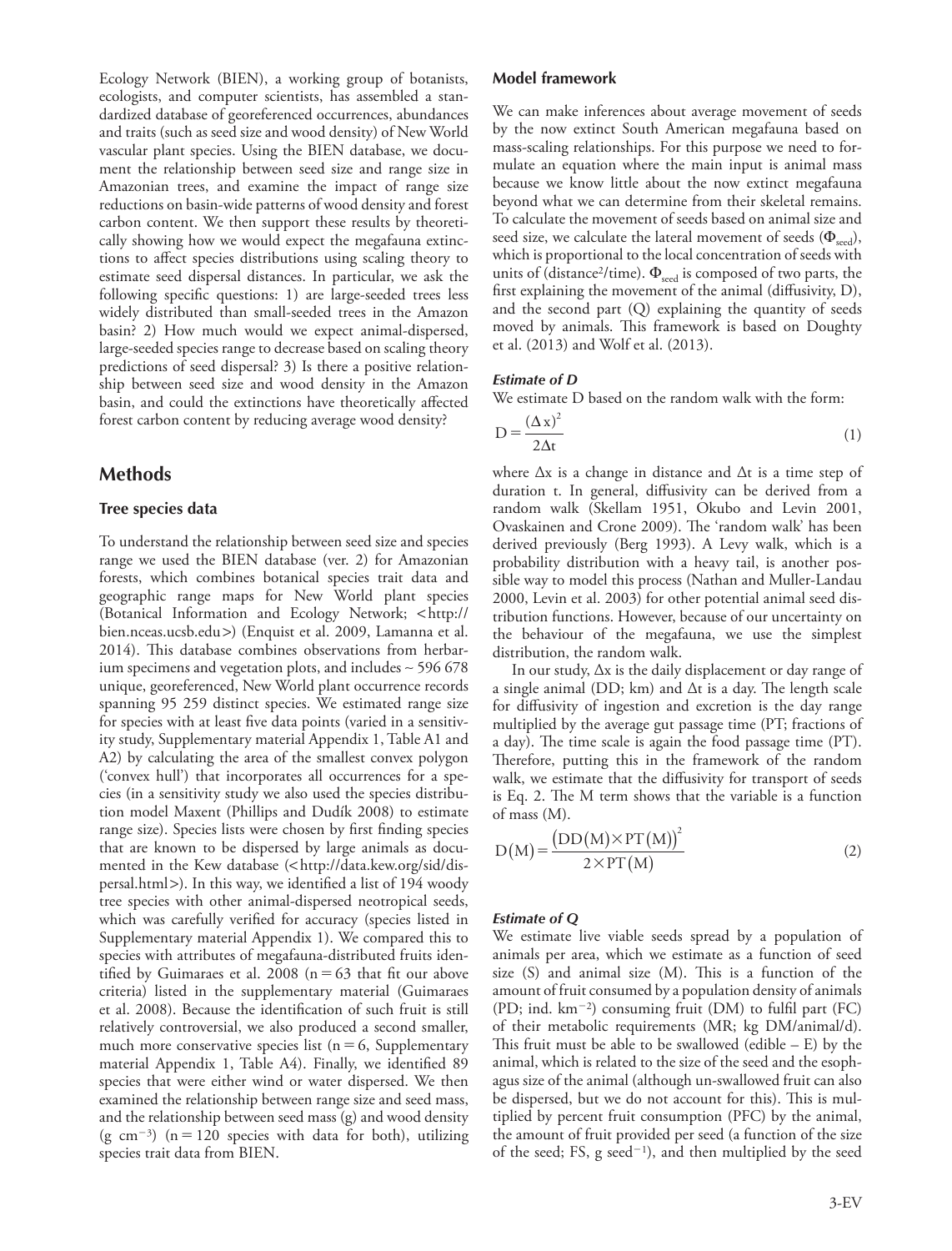mortality (SM), or the fraction of seeds that survive and can become seedlings, which is also a function of seed size (Eq. 3).

$$
Q = \text{edible} \times \frac{\text{ind}}{\text{km}^2} \times \frac{\text{food}}{\text{ind}} \times \frac{\text{fruit}}{\text{food}} \times \frac{\text{seed}}{\text{fruit}} \times \text{seed mortality}
$$
\n(3)

The product (Q) of the above terms, which has units of seeds  $km^{-2}$ , is the population consumption rate of intact viable seeds and can be shown as abbreviations and whether the variable is a function of seed size (S), animal size (M), or both (S,M).

$$
Q(S,M) = E(S,M) \times PD(M) \times MR(M)
$$
  
× PFC × FS(S) × SM(S) (4)

Therefore,  $\Phi_{\text{seed}}$  is a function of Q multiplied by D in units of seeds  $km^{-2}$ .

$$
\Phi_{\text{seed}} = Q \times D \tag{5}
$$

We combine all the terms together in Eq. 6, which makes  $\Phi_{\text{seed}}$  a function of animal size and seed size:

$$
\Phi_{\text{seed}} = \left( \frac{\left( \text{DD}(M) \times \text{PT}(M) \right)^2}{2 \times \text{PT}(M)} \times E(S, M) \times \text{PD}(M) \times \text{MR}(M) \right) \times \text{PFC} \times \text{FS}(S) \times \text{SM}(S) \tag{6}
$$

We use mass scaling relationships derived in a previous paper for PD, MR, DD, PT, which are explained in Wolf et al. 2013 (varied in a sensitivity study – Supplementary material Appendix 1, Table A1 and A2) and equal to the following equations as a function of animal mass (M):

Population density –  $PD = 36.4 \times M^{\wedge -0.58}$  (7)

$$
Metabolic rate - MR = 0.01 \times M^{\text{A}}^{6.67}
$$
 (8)

Day range –  $DD = 0.32 \times M^{0.43}$  (9)

Food passage time –  $PT = 0.29 \times M^{\text{o.28}}$  (10)

These equations are only valid for mammalian herbivore distributers and the important role of bird dispersal is not included. The edibility (E) of the seeds is based on esophagus size  $(E(S, M),$  in cm), which we assume is linearly related to animal size with the equation  $0.0027 \times M + 1.734$  (slope varied between 0.001 and 0.005). Large animals can also eat smaller fruit but because there are more consumers of small fruits we assume that the smallest seeded fruits are preferentially spread by small animals. To account for this, we assume that smaller seeds  $(>20$  times smaller than estimated esophagus size) are more likely to be eaten and dispersed by smaller versus larger animals (Guimaraes et al. 2008). We estimate fruit consumption (FC) as any given fruit tree species providing ∼ 1% of the diet (ranged between 0.1 and 10%) because in Africa, studies with elephants have found that 30% of the diet (Short 1981) is fruit of ∼ 70–90 different species (Poulsen et al. 2001, Blake et al. 2009). To estimate the amount of fruit per seed (FS), we calculate that the average wet weight of fruit is seven times the seed and, assuming 50% water, dry fruit is 3.5 (ranged between 1 and 7) times the seed weight, based on data from (Guimaraes et al. 2008). For simplicity, we estimate seed mortality (SM) is equal among seed types (1), and does not influence our model here. Our simple model has many assumptions and to understand the impact of each of our assumptions we have varied each estimated parameter in a sensitivity study by the amounts listed above to show the impact on the outcome (Supplementary material Appendix 1, Fig. A1 and Table A1 and A2).

We then calculated  $\Phi_{\text{seed}}$  based on Eq. 6 for a specific case study of 12 mammalian distributers of fruit, including four now extinct megafauna. The four now extinct megafauna used in our test case were chosen based on stable isotope evidence of C3 plant consumption and the location of fossil evidence, and could have inhabited forest areas of the Amazon and eaten fruit: the giant ground sloth *Eremotherium* (3500 kg), the gomphothere *Stegomastodon* (6000 kg)*,* the rhino-like *Toxodon* (1100 kg), and *Trigonodops lopesi* (1600 kg) (Sanchez et al. 2004, MacFadden 2005); other possible herbivores from that period include *Catagonus stenocephalus*, *Glyptotherium cylindricum*, *Holmesina paulacoutoi*, *Macrauchenia patachonica* and *Palaeolama major* (Sandom et al. 2014). However there is great uncertainty on which megafauna lived in the Amazon forest (Cristoffer and Peres 2003). In our test case, we combine the four extinct animals with eight theoretical extant animal sizes as: 2, 10, 15, 25, 50, 150, 300, 1100, 1600, 3500, 6000 kg. To simulate the Late Pleistocene and early Holocene megafauna extinction, we remove the four largest species.

Based on the above assumptions, we then estimate how various seed sizes (between 0.1 and 5 g) would have been distributed with and without the megafauna. For each seed size, we calculate  $\Phi_{\text{seed}}$  with and without megafauna. We solve for a one day distribution of seeds using equation 12 (derived in Wolf et al. 2013) as a 1D solution to Eq. 11, where G is a gain rate (which is 0), K is first order loss rate, X is distance and T is time.

$$
\frac{ds}{dt} = \Phi_{\text{seed}} \frac{d2s}{dx^2} - K \times S \tag{11}
$$

$$
S(x,t) = \left(S_0 - \frac{G}{K}\right) \times erfc\left(\frac{X}{sqrt(4 \times \Phi_{\text{seed}} \times T)}\right) + \frac{G}{K} \quad (12)
$$

We use Eq. 12 to solve for the distribution of 2 g seeds for the two  $\Phi_{\rm seed}$  values. Based on these distribution capacities, we create a simple gap dynamic model. In this model, we calculate a randomly distributed population of trees of species X on 5% of a 100 by 100 pixel grid within a 500 by 500 pixel grid (to minimize edge effects). We then assume each time step is 10 yr and at every time step each pixel has a 10% chance of mortality (this assumes an average 100-yr lifetime of a tree). If a tree dies, a canopy gap will open up and species X can grow in this gap based on the approximate dispersal distance from another tree of species X. To do this, at every time step, for every tree of species X, we calculate a 9 by 9 matrix surrounding the tree with a dispersal likelihood for each pixel based on the above calculated diffusivities. We run this simple simulation for 10000 yr (1000 time steps) with a  $\Phi_{\text{seed}}$  including megafauna and then for 10 000 yr without megafauna. At the end of the simulations we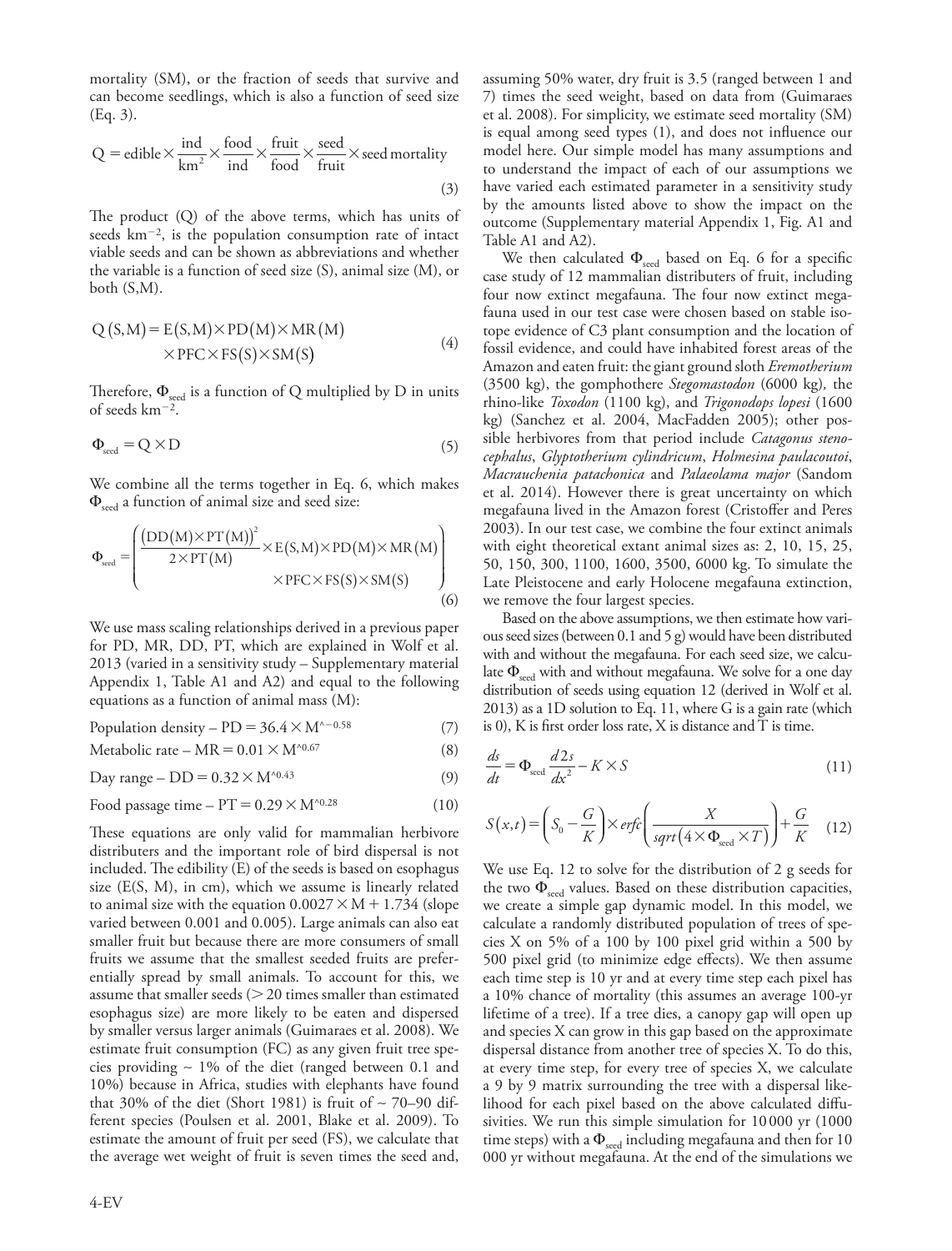randomly sample 5% of the pixels for species X and create a convex hull around the samples. This step is to replicate the stochastic nature of real species observations to obtain data for the BIEN dataset. After each simulation, we repeat this process 20 times (simulating 20 separate random collections of species) to estimate how the convex hull methodology captures the range size of randomly sampled areas compared to the actual modelled (not estimated by convex hull) change in species X. We ran this model 30 times and average our results to estimate the difference between average species distributions and species distributions estimated by the convex hull methodology. To estimate the average time to species extinction, we run the model 5 times for 50 000 yr (5000 time steps) and average the results.

We realize that there are a large number of assumptions that go into our estimates and model simulations. To get a better sense of this uncertainty, we have done a sensitivity study for each uncertain parameter (Supplementary material Appendix 1, Table A1 and A2).

# **Results**

#### **Species range estimates**

We compared mean species range size for 194 species with seeds distributed by animals to 63 species with species thought to be distributed by megafauna (Guimaraes et al. 2008) and found that mean species range was ∼ 26% smaller for megafauna species versus species distributed by animals (Table 1 and Fig. 1). Mean species range of wind or water dispersed species were ∼ 36% greater than those distributed by animals, and all three categories were significantly different from one another ( $p<0.001$ , Kruskal–Wallis one way analysis of variance on ranks). There was also a significant  $(r^2=0.05, p<0.005,$  Fig. 1) negative relationship between seed size and range size for other animal-dispersed seeds with larger seeds having a smaller average range. There was also a negative relationship between seed size and range size for megafauna dispersed seeds (but not significant, possibly due to small sample size –  $n = 40$ . Note, this is smaller than  $n=63$  listed in Table 1 because we do not have seed size data for all species). Wind or water dispersed seeds had no significant relationship between seed size and range size. For the animal-dispersed species, we found a positive correlation  $(r^2=0.11, p<0.0005)$  between wood density and seed size (Fig. 2).

Table 1. Mean species range (Log<sub>10</sub> species range (km<sup>2</sup>)) based on convex hull model from the BIEN dataset, mean seed size (g), mean tree wood density (g cm<sup>-3</sup>) and tree species sample size. \*\* Indicates significant differences ( $p<0.001$ ) and  $\degree$  indicates marginal significant ( $p<0.1$ ) differences between mean values using a Kruskal–Wallis one way analysis of variance on ranks.

|                            | Mean species<br>range $Log10$<br>species range<br>(km <sup>2</sup> ) | Mean seed<br>size(g) | Mean wood<br>density<br>$(g cm-3)$ | Sample<br>size |
|----------------------------|----------------------------------------------------------------------|----------------------|------------------------------------|----------------|
| Animal dispersed           | $12.59 \pm 0.03$ **                                                  | $1.54 \pm 0.29$      | $0.61 \pm 0.02$ °                  | 194            |
| Megafauna<br>dispersed     | $12.38 \pm 0.07$ **                                                  | $2.13 \pm 0.99$      | $0.67 \pm 0.02$ °                  | 63             |
| Wind or water<br>dispersed | $12.72 \pm 0.05$ **                                                  | $1.26 \pm 0.31$      | $0.60 \pm 0.02$ °                  | 89             |



Figure 1. (Grey circles) Log<sub>10</sub> transformed seed mass (g) for animaldispersed tree species ( $n=194$ ), (black circles) likely megafauna dispersed species from the Guimaraes et al. (2008) dataset ( $n = 63$ ), and (open squares) wind or water-dispersed seeds  $(n=89)$  versus their average  $log_{10}$  transformed range size (km<sup>2</sup>) using the convex hull methodology to determine range size. Full species lists are in the Supplementary material Appendix 1, Table A3. Grey line is significant linear regression of animal-dispersed seeds, black line is non-significant linear regression of megafauna-dispersed seeds, and dashed lines is a non-significant linear regression for wind and water-dispersed species.

The results of our sensitivity studies (Supplementary material Appendix 1, Table A1 and A2) indicate that model choice when estimating range size, number of occurrences as a minimum threshold, and tree species with fruit distributed by megafauna can all impact our results (Supplementary material Appendix 1, Table A3 and A4). Specifically, predicted range size increases as we increase the number of occurrences as a threshold (Supplementary material Appendix 1, Fig. A2). Convex hull predicts larger mean ranges than does Maxent modelling (Supplementary material Appendix 1, Table A2). A smaller potential species list (Supplementary material Appendix 1, Table A4) produces a larger mean range size than does the full species list (Supplementary material Appendix 1, Table A2 and A3). However, when comparing different groups under similar scenarios, our results generally still stand.

### **Model estimates**

We attempted to estimate the seed dispersal capabilities of the now extinct megafauna using mass based scaling attributes (Eq. 6) to estimate  $\Phi_{\rm seed.}$  However, prior to this analysis it was important to see if our model could accurately predict the seed dispersal abilities of existing megafauna, such as the elephant. Fortunately, there are good estimates of seed distribution capabilities by elephants in the Congo basin (Blake et al. 2009). The Blake et al. (2009) dataset found a mean seed dispersal of  $345.6$  seeds km<sup>-2</sup> d<sup>-1</sup> for elephants spreading 73 different species (Blake et al. 2009). The mean elephant density was  $0.66 \text{ km}^{-2}$ , which, due to poaching, is likely to be below carrying capacity in that ecosystem (although our predicted density for a 3000 kg animal is even lower at 0.35 individuals  $km^{-2}$ ). Using our scaling estimates, we predict that within a 1 km2 area a 3000 kg species will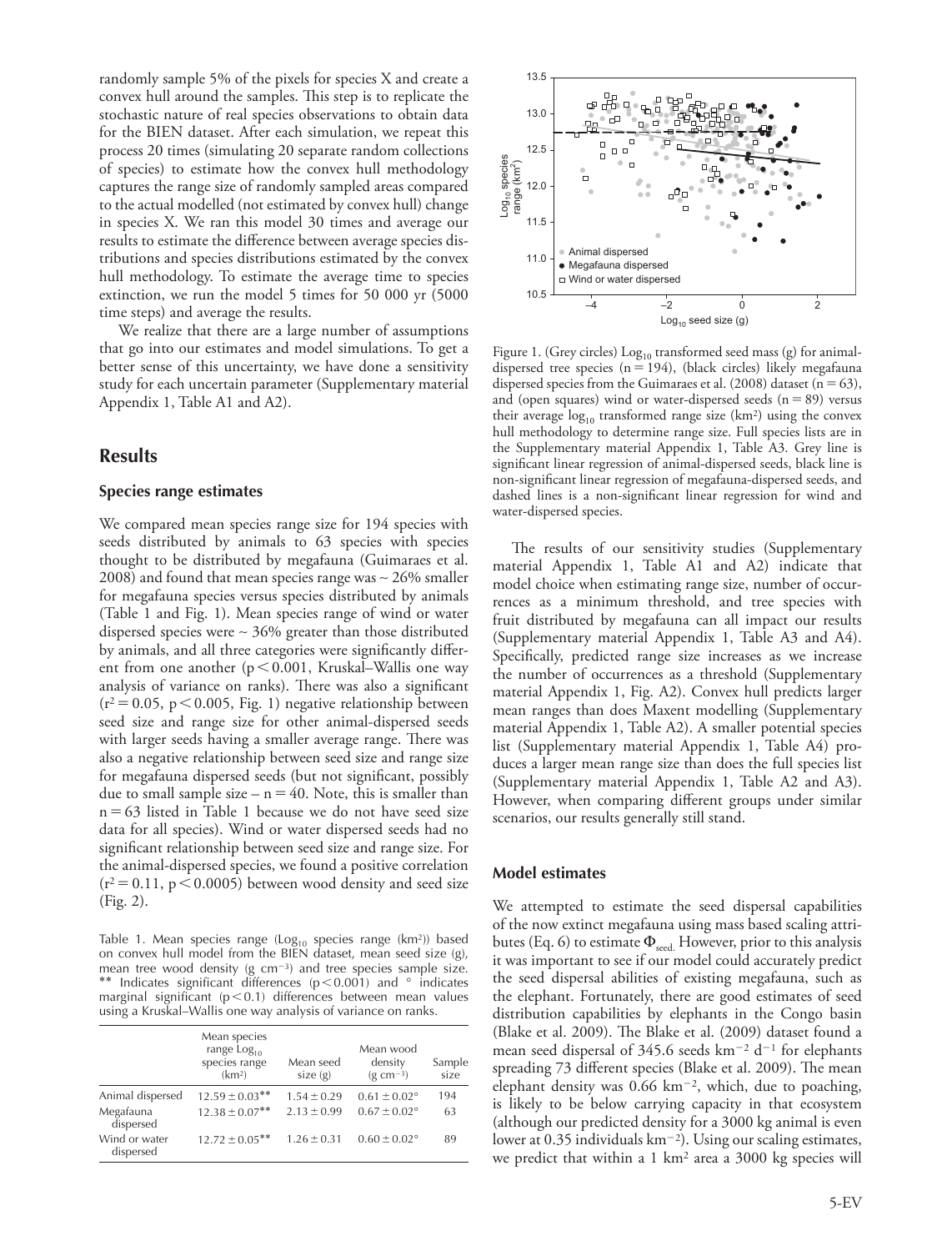

Figure 2. Log<sub>10</sub> seed size (g) versus mean tree wood density (g cm<sup>-3</sup>) for the same animal-dispersed seeds from Fig. 1.

have a population density of  $0.35 \text{ km}^{-2}$  with each individual consuming 11 kg of dry matter  $d^{-1}$ , which we assume is ∼ 30% fruit from ∼ 70–90 different species (Blake et al. 2009), so any given fruit tree species will be ∼ 1% of the diet (varied between 0.1 and 10%, Supplementary material Appendix 1, Fig. A1). We estimate that for each gram of seed there is 3.5 g of fruit, equalling 247 seeds  $km^{-2}$  d<sup>-1</sup> for an individual fruit tree species. This is slightly lower, but within range, of the 346 seeds  $km^{-2}$  d<sup>-1</sup> found by Blake et al. 2009, likely due to the lower population density estimates.

We also have good data on mean dispersal distance to compare to our diffusivity (D) value. The Blake et al. 2009 study found 14% of large seeds were transported  $>$  10 km and 31% went  $>$  5 km from the parent tree. We estimate that a 3000 kg animal would have had a day range of 10 km and a passage time of 2.7 d, leading to an average movement of 27 km between feeding and seed defecation. However, they would be unlikely to walk in a straight line away from the tree. Because we know little about the behaviours of the extinct megafauna, we use a random walk model. We estimate a  $\Phi_{\text{seed}}$  for a 3000 kg animal of 337 km<sup>2</sup> d<sup>-1</sup> (using Eq. 7) and solve for a one-day distribution of seeds using the 1D solution to equation 1 described in Wolf et al. 2013 (using Eq. 12) and calculate that a 3000 kg animal would move 51% of fruit with a 2 g seed  $>$  5 km and 23% of seeds  $>$  10 km (black line Fig. 3a). This is slightly greater than estimated in the Blake et al. 2009 study, possibly due to overestimating elephant passage time. In our sensitivity study, by varying our parameters (which are highly uncertain), our range of estimates greatly widens and clearly encompasses the results from the Blake et al. 2009 study (Supplementary material Appendix 1, Fig. A1).

Our modelling framework indicates that with the Pleistocene megafauna, larger seeds have a much greater dispersal capacity than smaller seeds (Fig. 3a). However, if the largest animals are removed, the dispersal capacity of the largest seeds drops to near zero and the relationship with megafauna becomes a liability (Fig. 3b). Notably, our model estimates that for a 2 g seed,  $\Phi_{\text{seed}}$  drops from 654 seeds km<sup>-2</sup>  $d^{-1}$  to 40 seeds km<sup>-2</sup> d<sup>-1</sup> following the megafauna extinctions, a drop of ~ 95%. There is no change to seeds  $\leq 1$  g, but a large change in dispersal to seeds larger than this (Fig. 3c).



Figure 3. (a) Estimated dispersal of seeds over a day of various seed sizes (0.1–5 g) assuming the presence of 11 species listed in the methods including four species of now extinct megafauna. (b) Dispersal of the same seed sizes following the extinction of the four megafauna species. (c) The difference between (a) and (b). Black solid line is the estimate of dispersal by a 3000 kg herbivore moving a 2 g seed (same size as an African forest elephant *Loxodonta cyclotis*) to compare with Blake et al. (2009) datasets.

To test how the reduction in dispersal ability might have affected species distributions, we used our numerical model to assess the impact of the extinctions of the larger dispersers on the dispersal of a 2 g seed. In our simple model, a 2 g seed has not lost all dispersers but we estimate that mean dispersal distance has dropped from 5 to 1 km for this seed without the megafauna (Fig. 3a vs 3b). Gaps periodically open up in the model and can be filled by nearby seeds depending on dispersal distance (5 vs 1 km). Following the loss of the megafauna, the 2 g seed tree becomes much more clumped and overall less abundant (Fig. 4 top). The decrease in abundance is because the seed with a smaller dispersal distance has a smaller chance of finding a gap than a seed with a greater dispersal distance.

To compare our simulations to the actual species ranges calculated using the BIEN dataset, we calculated a convex hull around our simulated data (Fig. 4 bottom). Then, we randomly sampled 5% of the pixels for the species distribution and created a convex hull around those points and repeated this process 20 times. We did this to demonstrate how subsampling of tree distributions are inherently stochastic with a certain inherent error based on which trees are sampled. Because of the stochasticity inherent in the model, we ran this entire process 20 times, averaging the results, and found that the extinction of large animals reduced the average convex hull size of large-seeded fruit species by ∼ 31%. This estimate was smaller than the actual modelled decrease in the numbers of the trees, which dropped by ∼ 54%. Because convex hull captures only the extremities of the range distribution, it does not capture the area of range occupancy and abundance of the reduction. We, therefore, hypothesize that the real decrease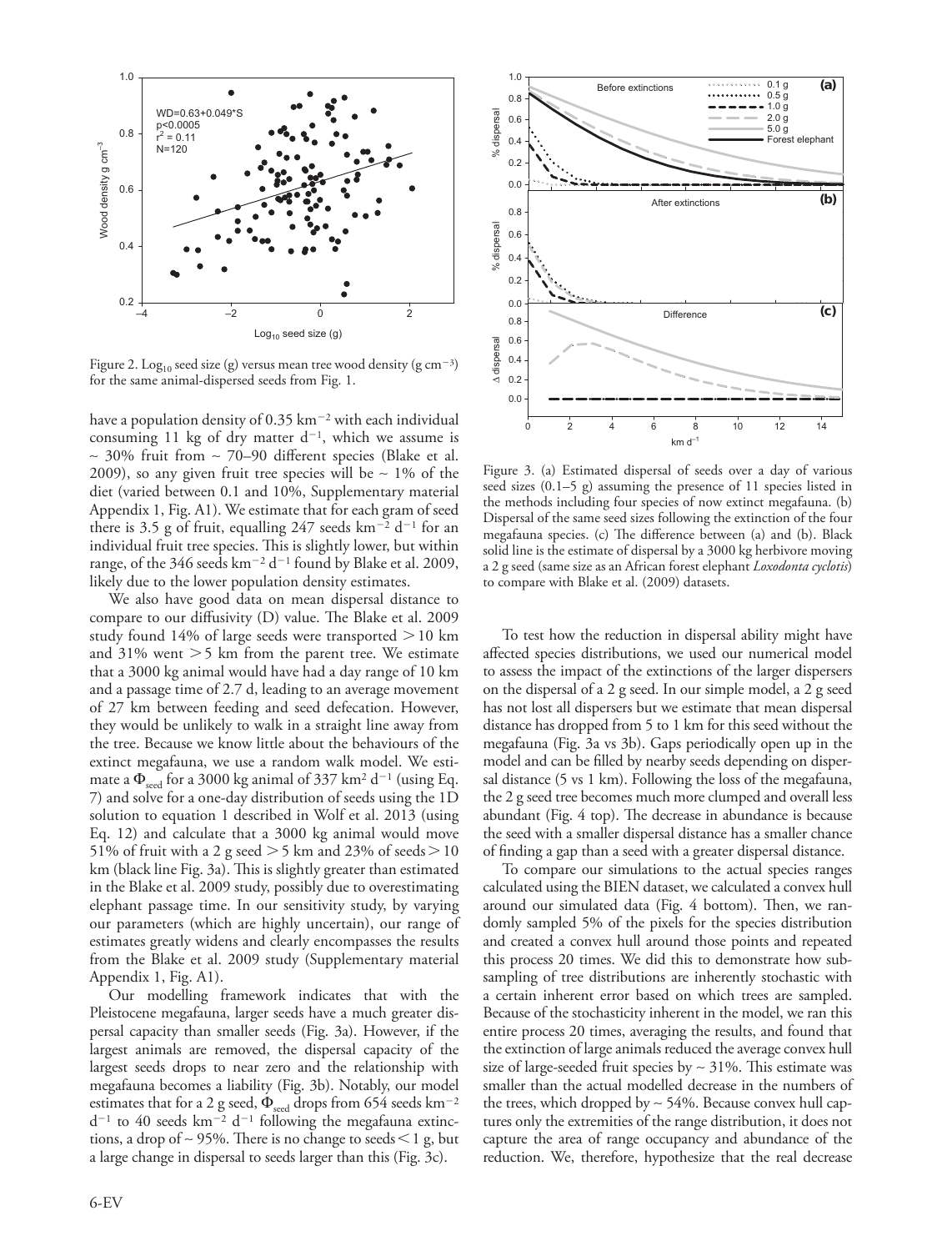

Figure 4. (a) Distribution of a 2 g seeded species with megafauna present, and (b) the distribution of that same species 10 000 yr (1000 model time steps) after the extinction of the large animals but assuming small animals can distribute the seeds. (c and d) 5% of the pixels from (a) and (b) randomly sampled with a convex hull drawn 20 separate times around this subset of data. We repeat 20 times to show the stochasticity involved in estimating species area using the convex hull approach.

in large-seeded fruit species is likely larger than is shown in Table 1. Finally, we found that when we continued to run the model, the tree species were predicted to eventually go extinct with a mean extinction time ( $n=5$ ) in our scenario of 26 600 yr following the disperser extinctions (Fig. 5).

#### **Carbon estimates**

As a thought experiment, we now roughly estimate how the reduction of range of these species may have affected Amazonia forest carbon storage. If we assume no correlation between species range and seed size prior to the extinctions, then the extinctions decreased the population of largeseeded fruit trees by ∼ 50% (based on our modelled value of 54% from the previous paragraph). If we further assume large-seeded fruit trees today comprise ∼ 8% of all trees in the Amazon basin (based on the current proportion of largeseeded fruit trees in BIEN), but in the past they accounted for 12% of the trees (50% greater than 8%), and if we further assume that the 4% (range 2–6%) of missing largeseeded fruit trees (mean wood density  $-0.67 \pm 0.02$  g cm<sup>-3</sup>) were replaced by trees with the lightest wind-dispersed seeds (mean wood density  $-0.49 \pm 0.09$  g cm<sup>-3</sup>), then the mean carbon content in the Amazon (assuming an average forest biomass of 289 Mg ha<sup>-1</sup>) would decrease by  $1.5 \pm 0.7$ %. We found the mean wood density for wind dispersed seeds  $(0.49 \pm 0.09 \text{ g cm}^{-3})$  by looking at the wood density of the smallest seeded  $(< 0.03$  g seeds) trees since these trees would be most likely to fill empty gaps.

## **Discussion**

It has been hypothesized for some time that large-seeded fruit species should experience range reduction or even extinction following the extinction of their dispersers (Janzen and Martin 1982, Guimaraes et al. 2008, Blake et al. 2009), although this idea has been contentious (Howe 1985). Until recently, our ability to test this hypothesis has been hampered by the lack of information on the distributions of tropical trees. In this paper, we provide quantitative support for this hypothesis on



Figure 5. Mean (black)  $\pm$  SE (grey) of five simulations from Fig. 4 showing the longer-term gap dynamics in process. Vertical line is approximately current day, 12 000 yr post extinction. Mean time to extinction for the five simulations was  $26\,600\pm390$  yr.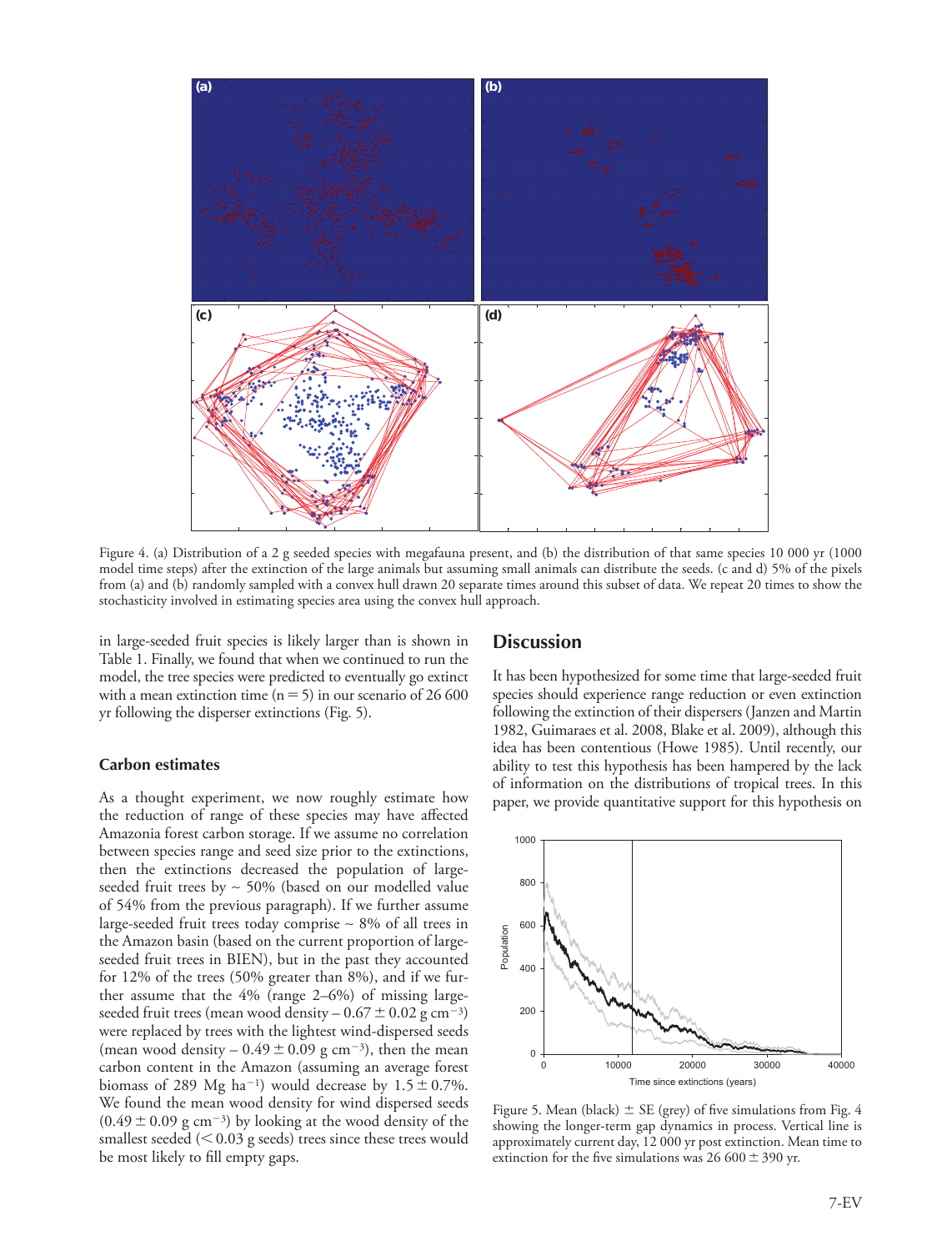an Amazon basin scale. We further demonstrate a mathematical argument that supports the empirical result based on scaling theory and highlight why our quantitative estimates of species ranges are likely to underestimate the actual changes in species abundance and range. Finally, we demonstrate that this range reduction may have had impacts not only on species range and occupancy, but may have reduced the carbon content of Amazonian forests.

However, our sensitivity study shows that our results can vary depending on the parameters chosen. The biggest uncertainty of our results was model choice for estimating range distribution since the convex-hull and Maxent models gave different numbers, with Maxent tending to predict smaller ranges. We are confident that we can better answer our question of interest using the convex hull methodology because few assumptions are required and it is unlikely to predict the presence of a species far outside of its observed range (although as we show, it may be sensitive to outliers). However, the size of the hull depends on the number of trees sampled and recorded, itself a very stochastic process that we explore in detail with our simulations (Supplementary material Appendix 1, Fig. A2). Under recommendation from the BIEN group, we chose species with at least five independent occurrences. Species with fewer coordinates and smaller ranges are not likely to be well measured by the convex hull methodology because they are more sensitive to outliers, even though they are the species that are likely to have seen the largest range reduction. However, mean predicted range size increases as the threshold increases (Supplementary material Appendix 1, Fig. A2). Since we compare all groups using the same threshold (5), this should not bias our results. Finally, our results vary depending on our choice of megafaunadistributed plant species (Supplementary material Appendix 1, Table A3 vs Table A4). Our more conservative species list only has 6 species and is too small a sample size to evaluate our question. To have confidence in our results, we must have confidence in the tree species that likely coevolved with the megafauna. However, there is not yet wide agreement on a definitive list of megafauna distributed fruits. The sensitivity study of our model results demonstrate that better data are still needed for further confidence in the model. For instance, fruit consumption, a term that is not well quantified, can have a large impact on our results (Supplementary material Appendix 1, Fig. A1). Overall, our sensitivity study demonstrates that some caution is still necessary in the interpretation of both our empirical and model results (Supplementary material Appendix 1, Table A1 and A2). However, we hope that we have put forward a methodology that can be repeated when better data becomes available in the future.

Both Table 1, showing that the mean range size of megafauna-distributed fruit is significantly smaller than other animal distributed fruit, and Fig. 1, showing the negative correlation of species range with seed size supports the notion that the extinction of the megafauna reduced effective dispersal of large-seeded species likely distributed by megafauna. In addition, our simple mathematical model provided a second, independent test of the hypothesis, demonstrating that large animals play a dominant role in the seeddispersal process. Our model estimated that the loss of the megafauna reduced the seed dispersal effectiveness of large seeds by  $>$  95%. As an example, the model estimates that the

loss of megafauna would reduce the dispersal potential of a 2 g seed from ∼ 10% traveling further than 10 km to only 10% travelling more than 2 km.

Based on the above predicted decrease in dispersal abilities, we used a simple gap dynamics model to predict how total species range may have decreased following the Late Pleistocene extinctions. It is important to use such a model because of the long timescale necessary to see a change in species composition. Previous research that looked for the impact of elephant removal on tree biodiversity did not take long-generation times for forest transitions into account, and predictably found no evidence that vegetation composition changed following loss of elephants (Hawthorne and Parren 2000), however, other analyses suggest that the loss of dispersers has an almost immediate impact on seedling recruitment (Terborgh et al. 2008). In our example, mean dispersal distance has dropped from 5 km to 1 km following the megafauna extinctions. This decreased dispersal distance reduced the likelihood of the seed finding itself in an open gap, eventually leading to a slow decrease in abundance. If no dispersers were available, extinction would have been much quicker. In South America, enough time has elapsed since the megafauna removal (∼ 12 500–8000 ybp) for the effects of megafaunal extinctions to manifest. Our model simulations indicate that range reduction is a very slow process and that even in South America where the extinctions happened  $> 10000$  yr (100 tree generations in our model), we may not yet have seen the full reduction in range due to the extinctions. Our model predicts greater clumpiness of species following the extinctions, range reductions, followed eventually by tree extinction 25 000 yr post animal extinction (but highly dependent on a range of parameters). However, this is, by necessity, a simple model and there are many complications that we are not taking into account. For instance, a recent study found that megafauna extinctions may have led to selection for smaller seed size in some species (Galetti et al. 2013).

Using data from our simulated model, we can gauge the difference between range reduction as predicted by the convex hull methodology and actual species population reductions. This is because we estimate that, as species distributions become clumpier, their populations decrease by more than their range size. Our model simulations predict an average range reduction of ∼ 31% following the extinctions after 10 000 yr, but an average population reduction of 54% (Fig. 4). Therefore, we are also confident that the reduction predicted with our BIEN dataset is likely underestimating the actual species population reduction.

Our model demonstrates that increased seed dispersal distance by megafauna benefited big-seeded fruits but became a liability once the megafauna went extinct. Our simple model may need future refinement because it does not account for differences in dispersal effectiveness of different animal species. For instance, tapirs are more efficient digesters of seeds than are elephants, leading to greater seed mortality (Campos-Arceiz et al. 2012), although New World tapirs are good dispersers (Fragoso 1997, Fragoso and Huffman 2000). While the model does not do a good job accounting for scatter-hoarding and thieving rodents (Jansen et al. 2012), dispersal distances of small-bodied rodents are at least an order of magnitude smaller than large megafauna. Also, extant sloths have particularly low metabolic rates. Many of the extinct species were within the same superorder Xenarthra, and we may therefore overestimate movement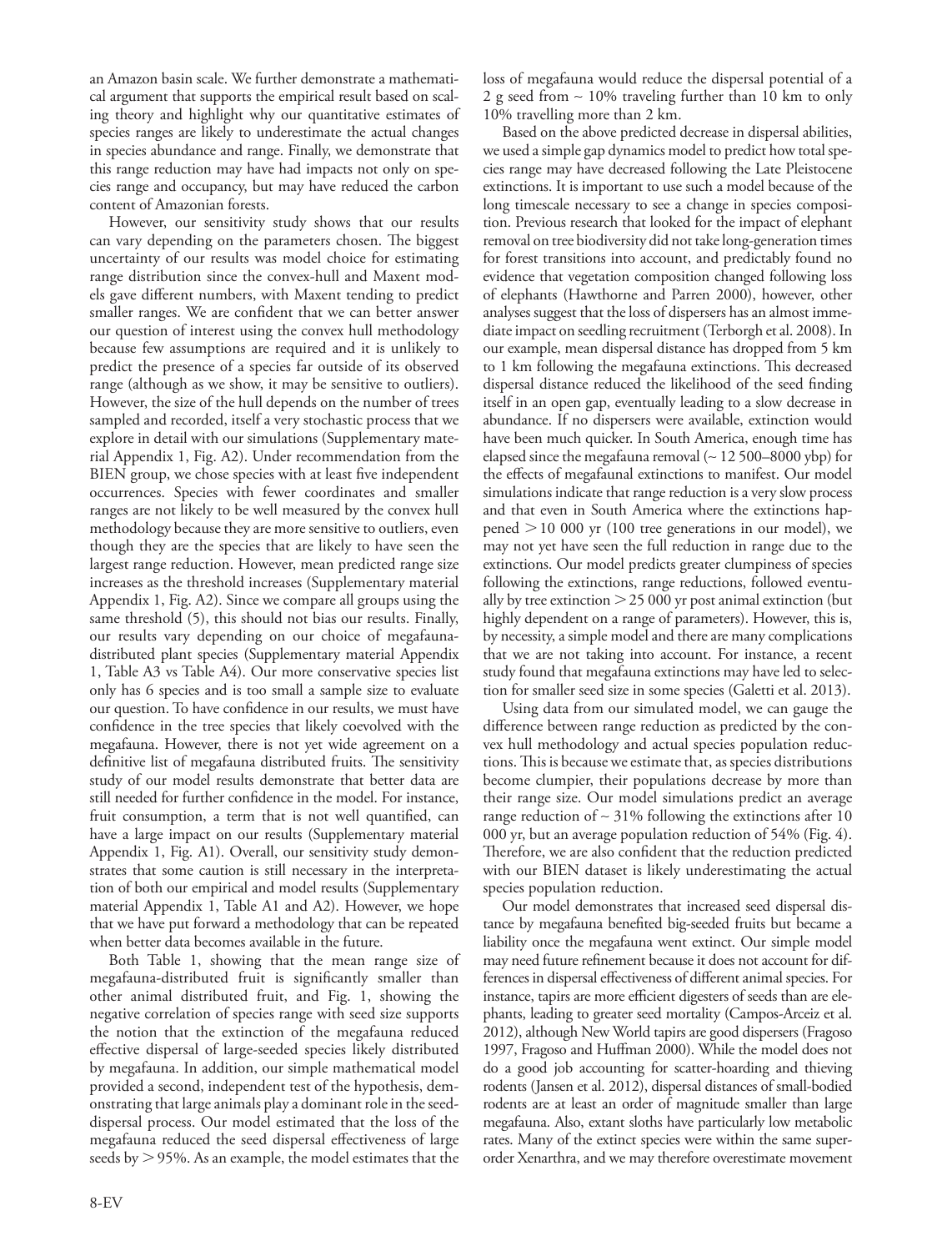of these animals by basing their movement on modern species with higher metabolisms.

Few data exist with which to corroborate our inferences. However, the northern Republic of Congo, where elephants and other megafauna still occur, offers pertinent insights into the validity of our conclusions. Blake et al. (2009) found that tree species only dispersed by elephants are less aggregated than would be expected by chance. Furthermore, they found that, similarly, decay in space is tightly correlated with dispersal mode, with elephant dispersed trees having wider, less aggregated distribution of big-seeded fruit trees than trees with seeds dispersed by wind, gravity, or smaller animals. They further predict based on their results that loss of elephants and large-bodied dispersers would lead to recruitment failure of large, animal-dispersed trees, and lead to a regeneration of abiotic-dispersed trees, supporting our findings in South America.

Our results suggest that the loss of megafauna has strong implications for the ability of today's Amazon forest to sequester carbon. Since we estimate that wood density increased with seed size (Fig. 2) for animal-dispersed species, as a thought experiment, we estimated that the reduction of range of these species may have reduced Amazon forest carbon content by  $4.2 \pm 2.1$  Mg ha<sup>-1</sup>. This suggests that with megafauna, South American forests may have been previously populated with trees with denser wood and higher carbon content. It has been noted that African forests that still contain much of their original megafauna, have larger trees and more biomass than Neotropical forests that have lost their megafauna. For instance, mean aboveground biomass is  $396$  Mg ha<sup>-1</sup> in Africa versus 289 Mg biomass in the Amazon, with more, larger, and denser trees in Africa (Lewis et al. 2013, Malhi et al. 2013). This may be due to floristic differences or due to elephants reducing the understory of the forest and allowing big trees to grow bigger (Terborgh et al. < http://onlinelibrary.wiley.com/ doi/10.1111/ecog.01641/abstract>, <http://onlinelibrary. wiley.com/doi/10.1111/ecog.01643/abstract>). However, are bigger-seeded trees with higher wood density partially responsible for the increased biomass in African forests? We estimate that the reduction of large seeded fruit trees would have reduced wood density in the Amazon basin (assuming the seed sizes had similar frequency distributions before the extinctions) and therefore reduced total carbon content of the basin by ~ 1.5  $\pm$  0.7%. Still, our estimated effect on wood density is too small to account for the large differences between African and South American forests and there are other mechanisms at work, such as the removal of the understory by megafauna allowing increased access of big trees to water and nutrients.

In conclusion, we find some empirical and theoretical support in the Amazon region for the controversial 'anachronism' theory of Janzen and Martin (1982) that the Late Pleistocene–early Holocene megafauna extinctions led to loss of dispersal ability and subsequent range declines in large-seeded tree species adapted to dispersed by largebodied frugivores. This not only has strong implications for ecosystem function and biodiversity conservation, but also may have reduced the ability of the Amazon to sequester carbon. Our model simulations suggest that we may not yet have seen the full impact of the past extinctions on these processes. Forests globally are currently undergoing major defaunation (Dirzo et al. 2014) with multiple negative effects, with forest elephants and other large-bodied species most vulnerable (Maisels et al. 2013, Ripple et al. 2015) and with strong declines in the remaining relatively large-bodied species throughout much of Amazonia (Peres and Palacios 2007). This study highlights how the implications of defaunation may go beyond traditional biodiversity conservation and toward the stability of the global ecosystem.

*Acknowledgements –* This study was conducted as a part of the BIEN Working Group (principal investigators: BJE, Rick Condit, BB, Steve Dolins, and RKP) supported by the National Centre for Ecological Analysis and Synthesis, a center funded by the National Science Foundation (NSF) (Grant EF-0553768); the Univ. of California, Santa Barbara; and the State of California. The BIEN Working Group was also supported by iPlant (NSF Grant DBI-0735191). We thank all the contributors for the invaluable data provided to BIEN (< http://bien.nceas.ucsb.edu/bien/people/datacontributors/>). J-CS was supported by the European Research Council (ERC-2012-StG-310886-HISTFUNC). NM-H acknowledges the support from the Villum Foundation, an EliteForsk Award, and the Aarhus Univ. Research Foundation. CED acknowledges support from the John Fell fund. MG by Conselho Nacional de Desenvolvimento Científico (CNPq). CV was supported by a Marie Curie International Outgoing Fellowship within the 7th European Community Framework Program (DiversiTraits project, no. 221060) and by the European Research Council (ERC) Starting Grant Project 'Ecophysiology and biophysical constraints on domestication in crop plants' (Grant ERC-StG-2014-639706- CONSTRAINTS).

## **References**

- Berg, H. C. 1993. Random walks in biology. Princeton Univ. Press.
- Blake, S. et al. 2009. Forest elephants: tree planters of the Congo. – Biotropica 41: 459–468.
- Brodie, J. F. and Gibbs, H. K. 2009. Bushmeat hunting as climate threat. – Science 326: 364–365.
- Bueno, R. S. et al. 2013. Functional redundancy and complementarities of seed dispersal by the last neotropical megafrugivores. – PLoS One 8: e56252.
- Burkey, T. V. 1994. Tropical tree species-diversity a test of the Janzen–Connell model. – Oecologia 97: 533–540.
- Campos-Arceiz, A. and Blake, S. 2011. Megagardeners of the forest – the role of elephants in seed dispersal. – Acta Oecol. 37: 542–553.
- Campos-Arceiz, A. et al. 2008. Behavior rather than diet mediates seasonal differences in seed dispersal by Asian elephants. – Ecology 89: 2684–2691.
- Campos-Arceiz, A. et al. 2012. Asian tapirs are no elephants when it comes to seed dispersal. – Biotropica 44: 220–227.
- Cochrane, E. P. 2003. The need to be eaten: *Balanites wilsoniana* with and without elephant seed-dispersal. – J. Trop. Ecol. 19: 579–589.
- Connell, J. H. 1971. On the role of natural enemies in preventing competitive exclusion in some marine animals and in rain forest trees. *–* In: den Boer, P. J. and Gradwell, G. (eds), Dynamics of populations. Pudoc, pp. 298–312.
- Cristoffer, C. and Peres, C. A. 2003. Elephants versus butterflies: the ecological role of large herbivores in the evolutionary history of two tropical worlds. – J. Biogeogr. 30: 1357–1380.
- Dinerstein, E. and Wemmer, C. M. 1988. Fruits rhinoceros eat – dispersal of *Trewia nudiflora* (Euphorbiaceae) in lowland Nepal. – Ecology 69: 1768–1774.
- Dirzo, R. et al. 2014. Defaunation in the Anthropocene. Science 345: 401–406.